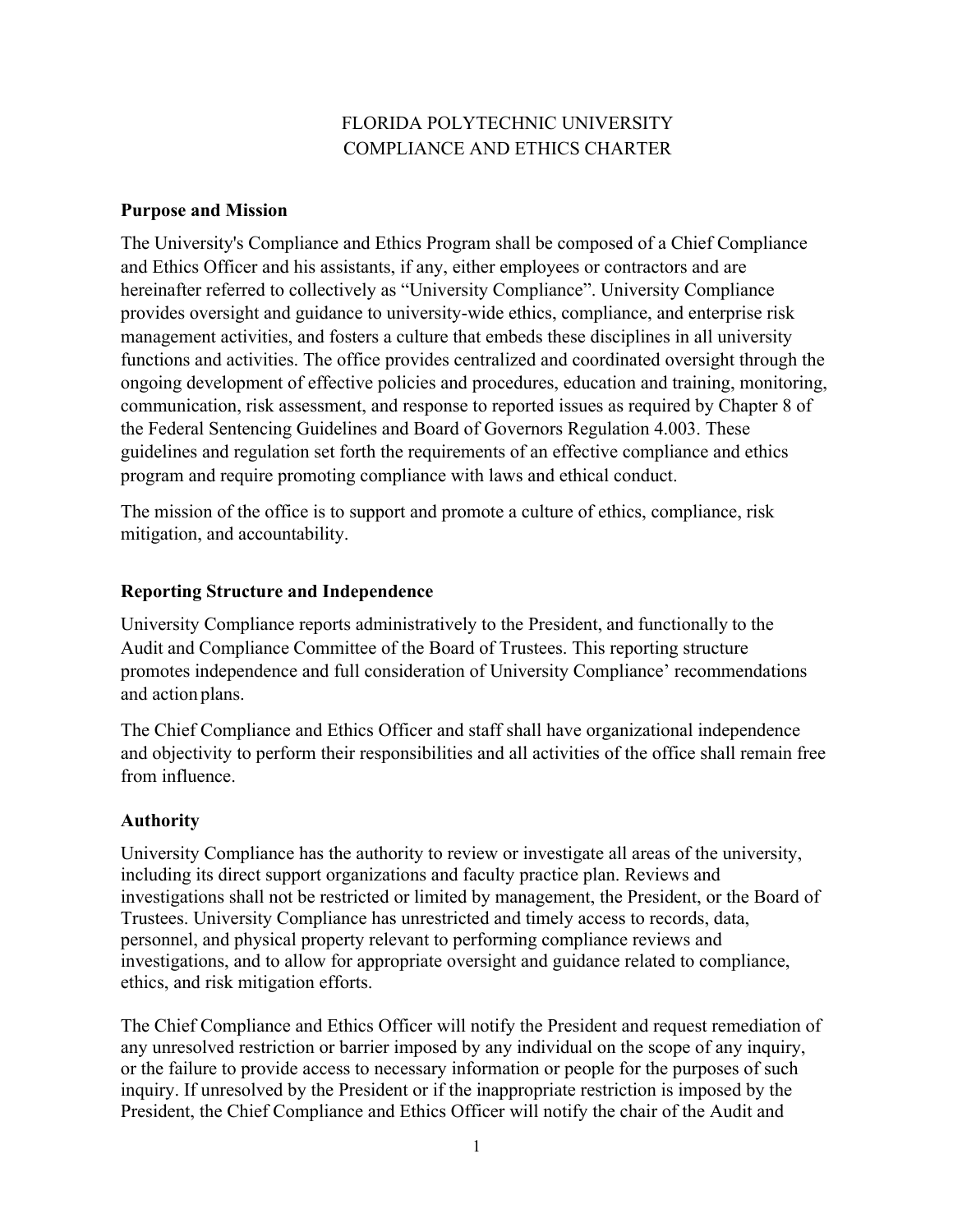Compliance Committee of the Board of Trustees. If not resolved, the Chief Compliance and Ethics Officer will notify the Board of Governors through the Office of the Inspector General and Director of Compliance.

Documents and records obtained for the above purposes will be handled in compliance with applicable laws, regulations, and university policies and procedures. As required by law, University Compliance will comply with public records requests.

### **Duties and Responsibilities**

The duties and responsibilities of the Chief Compliance And Ethics Officer and staff include projects and activities that fulfill the requirements for an effective compliance and ethics program as required by Chapter 8 of the Federal Sentencing Guidelines and Board of Governors Regulation 4.003. The University Compliance and Ethics Program ("Program") will be reasonably designed to optimize its effectiveness in preventing or detecting noncompliance, unethical behavior, and criminal conduct. The Program's design supports mitigation of risks to the university and its employees and provides safe harbor in the event of misconduct or noncompliance. The following elements define the duties and responsibilities of the office:

- 1. Oversight of Compliance and Ethics and Related Activities
- 2. Development of Effective Lines of Communication
- 3. Providing Effective Training and Education
- 4. Revising and Developing Policies and Procedures
- 5. Performing Internal Monitoring, Investigations, and ComplianceReviews
- 6. Responding Promptly to Detected Problems and Undertaking Corrective Action
- 7. Enforcing and Promoting Standards through Appropriate Incentives and Disciplinary Guidelines
- 8. Measuring Compliance Program Effectiveness
- 9. Oversight and Coordination of External Inquiries into Compliance with Federal and State Laws and Take Appropriate Steps to Ensure Safe Harbor

The Chief Compliance and Ethics Officer and staff will:

- Develop a Program plan based on the requirements for an effective program. The Program plan and subsequent changes will be provided to the board of trustees for approval. A copy of the approved plan will be provided to the board of governors.
- Provide training to university employees and Board of Trustees' members regarding their responsibility and accountability for ethical conduct and compliance with applicable laws, regulations, rules, policies, and procedures. The Program plan will specify when and how often this training will occur.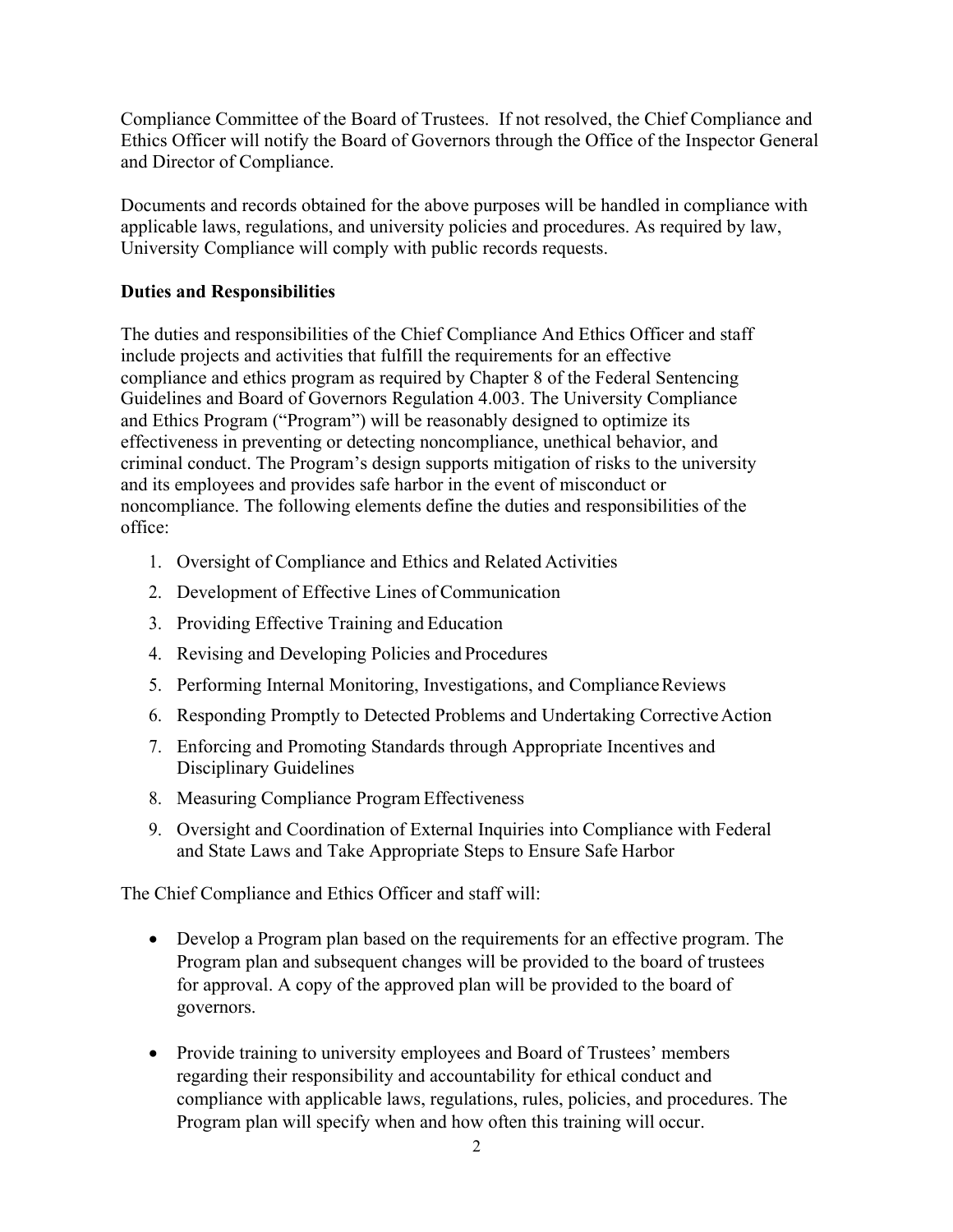- Obtain an external review of the Program's design and effectiveness at least once every five years. The review and any recommendations for improvement will be provided to the President and Board of Trustees. The assessment will be approved by the Board of Trustees and a copy provided to the Board of Governors.
- Identify and provide oversight and coordination of compliance partners responsible for compliance and ethics related activities across campus and provide communication, training, and guidance on the Program and compliance and ethics related matters.
- Administer and promote, a compliance and ethics hotline, an anonymous mechanism available for individuals to report potential or actual misconduct and violations of university policy, regulations, or law, and ensure that no individual faces retaliation for reporting a potential or actual violation when such report is made in good faith.
- Maintain and communicate the university's policy on reporting misconduct and protection from retaliation and ensure the policy articulates the steps for reporting and escalating matters of alleged misconduct, including criminal conduct, when there are reasonable grounds to believe such conduct has occurred.
- Communicate routinely to the President and the board of trustees regarding Program activities. Annually report on the effectiveness of the Program. Any Program plan revisions, based on the Chief Compliance and Ethics Officer's report, shall be approved by the Board of Trustees. A copy of the report and revised plan will be provided to the Board of Governors.
- Promote and enforce the Program, in consultation with the President and board of trustees, consistently through appropriate incentives and disciplinary measures to encourage a culture of compliance and ethics. Failures in compliance and ethics will be addressed through appropriate measures, including education or disciplinary action.
- Initiate, conduct, supervise, coordinate, or refer to other appropriate offices such inquiries, investigations, or reviews deemed appropriate in accordance with university regulations and policies, state statutes, and/or federal regulations.
- Make necessary modification to the Program in response to detected non-compliance, unethical behavior, or criminal conduct and take steps to prevent its occurrence.
- Assist the university in its responsibility to use reasonable efforts to exclude within the university and its affiliated organizations individuals whom it knew or should have known through the exercise of due diligence to have engaged in conduct not consistent with an effective Program.
	- Coordinate or request compliance activity information or assistance as necessary from